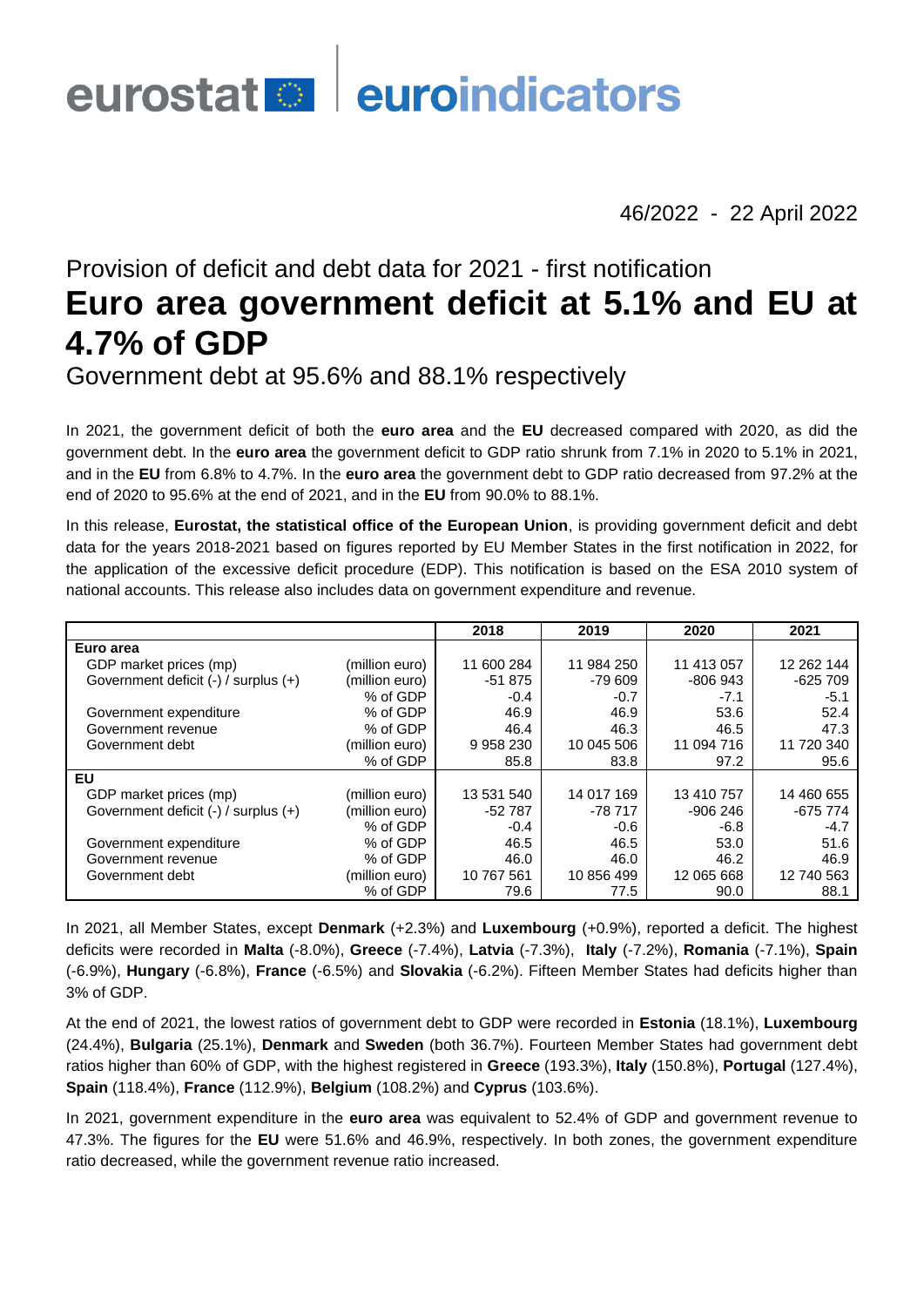### **Statistical recording of RRF-associated flows**

As regards the expenditure incurred by Member States in 2021, expected to be financed by the Recovery and [Resilience Facility](https://ec.europa.eu/info/business-economy-euro/recovery-coronavirus/recovery-and-resilience-facility_en) (RRF), some uncertainties remain, which may lead to future revisions in government deficits (surpluses). Data on such expenditure may not have been available to national statistical authorities in sufficient detail or on time for the current EDP notification. Moreover, an update of the maximum financial contribution of nonrepayable RRF support to each Member State, foreseen by 30 June 2022, might lead to further revisions.

#### **Reservations on reported data**

Eurostat has no reservations on the data reported by Member States.

#### **Amendment by Eurostat to reported data**

Eurostat has made no amendments to the data reported by Member States.

Issued by: **Eurostat Press Office**

Tim ALLEN Tel: +352-4301-33 408 [eurostat-pressoffice@ec.europa.eu](mailto:eurostat-pressoffice@ec.europa.eu)





<u>[@EU\\_Eurostat](https://twitter.com/EU_Eurostat) | CEurostatStatistics</u>  $\overline{O}$  <u>[@EU\\_Eurostat](https://www.instagram.com/eu_eurostat/) Eurostat [ec.europa.eu/eurostat](https://ec.europa.eu/eurostat)</u>

ec.europa.eu/eurostat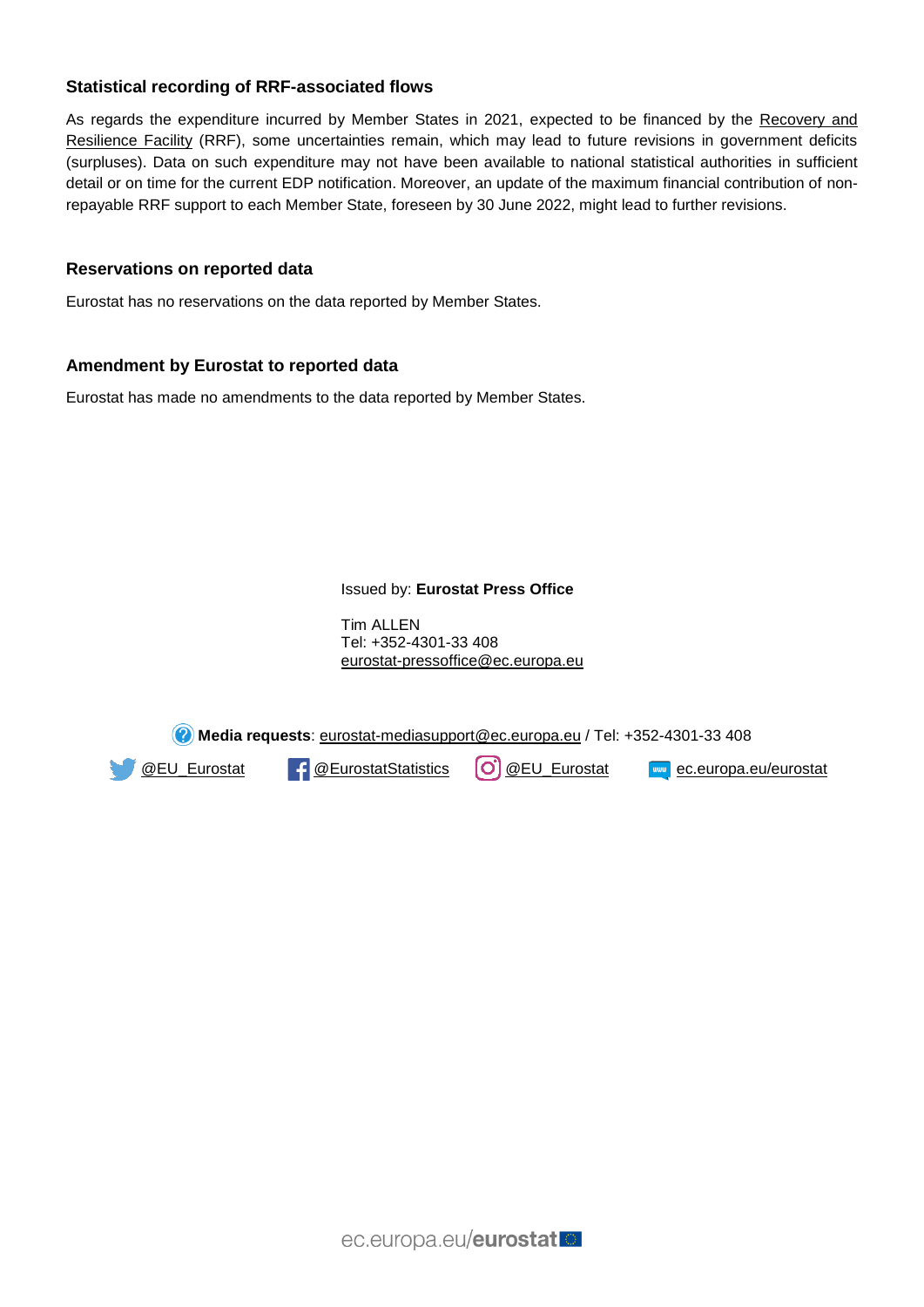#### **Geographical information**

**Euro area** (EA19): Belgium, Germany, Estonia, Ireland, Greece, Spain, France, Italy, Cyprus, Latvia, Lithuania, Luxembourg, Malta, Netherlands, Austria, Portugal, Slovenia, Slovakia and Finland.

**European Union** (EU27): Belgium, Bulgaria, Czechia, Denmark, Germany, Estonia, Ireland, Greece, Spain, France, Croatia, Italy, Cyprus, Latvia, Lithuania, Luxembourg, Hungary, Malta, the Netherlands, Austria, Poland, Portugal, Romania, Slovenia, Slovakia, Finland and Sweden.

#### **Methods and definitions**

According to Article 14 (1) of Council Regulation (EC) 479/2009, Eurostat publishes the actual government deficit and debt data for the application of the Protocol on the excessive deficit procedure, within three weeks after the reporting deadlines.

The Protocol on the excessive deficit procedure annexed to the EC Treaty, defines **government deficit (surplus)** as the net borrowing (net lending) of the whole general government sector (central government, state government, local government and social security funds). It is calculated according to national accounts concepts (European System of Accounts, ESA 2010).

**Government debt** (commonly known as Maastricht or EDP debt) is the consolidated gross debt of the whole general government sector outstanding at the end of the year (at nominal value).

- Table of euro area and EU aggregates: the data are in euro. For those countries not belonging to the euro area, the rate of conversion into euro is as follows:
	- for deficit / surplus and GDP data, the annual average exchange rate;
	- for the stock of government debt, the end of year exchange rate.
- Table of national data: the data are in national currencies.

**Government expenditure** and **revenue** are reported to Eurostat under the ESA 2010 transmission programme. They cover non-financial transactions of general government, and include both current and capital transactions. For definitions, see [Regulation \(EU\) No 549/2013 of the European Parliament and of the Council of 21 May 2013 on the European system of](http://eur-lex.europa.eu/legal-content/EN/TXT/?qid=1405675686774&uri=CELEX:32013R0549)  [national and regional accounts](http://eur-lex.europa.eu/legal-content/EN/TXT/?qid=1405675686774&uri=CELEX:32013R0549) in the European Union.

#### **Intergovernmental lending**

For the purpose of proper consolidation of general government debt in European aggregates and to provide users with information, Eurostat is collecting and publishing data on government loans to other EU governments, including those made through the European Financial Stability Facility (EFSF). For the years 2018 to 2021 the intergovernmental lending figures relate mainly to lending to Greece, Ireland and Portugal.

#### **Reservations and amendments**

The term "**reservations**" is defined in article 15 (1) of Council Regulation (EC) 479/2009. The Commission (Eurostat) expresses reservations when it has doubts on the quality of the reported data.

According to Article 15 (2) of Council Regulation (EC) 479/2009, the Commission (Eurostat) may **amend** actual data reported by Member States and provide the amended data and a justification of the amendment where there is evidence that actual data reported by Member States do not comply with the quality requirements (compliance with accounting rules, completeness, reliability, timeliness and consistency of statistical data).

#### **Revisions and timetable**

In the previous provision of data for the excessive deficit procedure, the 2020 government deficit for the euro area was 7.2% of GDP, for the EU it was 6.9%, and the government debt was 97.3% of GDP for the euro area and 90.1% for the EU. See News releas[e 119/20201](https://ec.europa.eu/eurostat/documents/2995521/11563331/2-21102021-AP-EN.pdf/257365fa-8a66-cab8-f60c-06ca9c916a7a) of 21 October 2021.

#### **For more information**

For further information on the methodology of statistics reported under the excessive deficit procedure, please see the Eurostat publication ["Manual on government deficit and debt –](https://ec.europa.eu/eurostat/web/products-manuals-and-guidelines/product/-/asset_publisher/Wq1sJK3yM5fP/content/KS-GQ-19-007?inheritRedirect=false&redirect=https%3A%2F%2Fec.europa.eu%2Feurostat%2Fweb%2Fproducts-manuals-and-guidelines%2Fproduct%3Fp_p_id%3D101_INSTANCE_Wq1sJK3yM5fP%26p_p_lifecycle%3D0%26p_p_state%3Dnormal%26p_p_mode%3Dview%26p_p_col_id%3Dcolumn-1%26p_p_col_count%3D1) Implementation of ESA 2010 — 2019 edition", published in August 2019.

**Note on main revisions:** Eurostat publishes on its website a note containing specific explanations of the [largest revisions](https://ec.europa.eu/eurostat/documents/1015035/14557464/Note-on-main-revisions-Apr-2022.pdf/351274a1-dd1d-ec61-6db6-b2585f5b73bc?t=1650284678764) in deficit and debt for 2018-2020 between the October 2021 and the April 2022 notifications, as well as in GDP.

**Background note and supplementary tables on government interventions to support financial institutions:** Eurostat publishes [supplementary tables by Member State](https://ec.europa.eu/eurostat/web/government-finance-statistics/excessive-deficit/supplemtary-tables-financial-crisis) on the impact of the government support to financial institutions on its website. Eurostat also publishes a [background note](https://ec.europa.eu/eurostat/documents/1015035/14557464/Background-note-on-gov-interventions-Apr-2022.pdf/60e0a7d3-cd0a-d57c-4a2a-09bbfa72a1e9?t=1650284676675) providing further information on the supplementary tables, including summary tables for the EU and the euro area. Table 2 of the background note shows government deficit/surplus data for 2020 and 2021 excluding the impacts of government interventions to support financial institutions. It should be noted that this adjusted measure of government deficit/surplus is only intended to be an improvement in the presentation of data for users.

**Stock of liabilities of trade credits and advances:** Eurostat publishes on its website, as complementary information on government liabilities, [data on trade credits and advances,](https://ec.europa.eu/eurostat/documents/1015035/14557464/Note-on-AF.81L-Apr-2022.pdf/550d449a-f63d-0485-5fc0-fd36409822f8?t=1650284678457) as reported by Member States for the years 2018 to 2021. According to Council Regulation (EC) 479/2009, the liabilities in trade credits and advances of government units are not part of EDP debt.

**Stock-flow adjustment**: Eurostat also publishes a note on the stock-flow [adjustment](https://ec.europa.eu/eurostat/documents/1015035/14557464/SFA-PR-2022-Apr.pdf/696b8f7e-8765-4fb6-658c-ab88cb47fb20?t=1650284679343) which presents the contribution of deficit/surplus as well as other relevant factors to the variation in the debt level.

Eurostat will also be releasing information on the underlying government sector accounts on the [government finance and EDP](https://ec.europa.eu/eurostat/web/government-finance-statistics)  [statistics section](https://ec.europa.eu/eurostat/web/government-finance-statistics) on its website.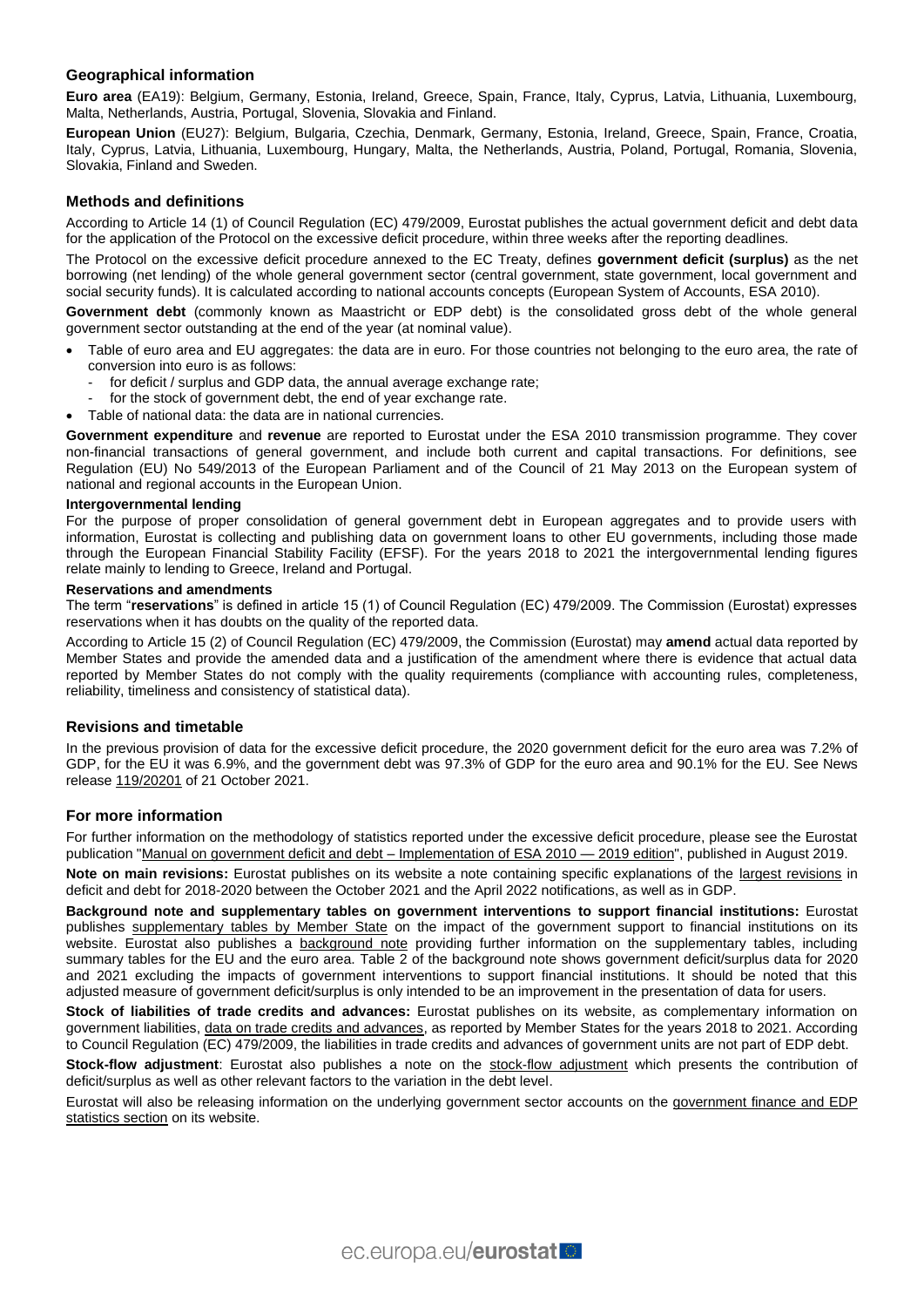| GDP, government deficit/surplus and debt in the EU (in national currencies) |  |  |
|-----------------------------------------------------------------------------|--|--|
|                                                                             |  |  |

|                                      |                | 2018          | 2019      | 2020        | 2021      |
|--------------------------------------|----------------|---------------|-----------|-------------|-----------|
| <b>Belgium</b>                       |                |               |           |             |           |
| GDP mp                               | (million euro) | 460 092       | 478 239   | 456 732     | 507 194   |
| Government deficit (-) / surplus (+) | (million euro) | $-4002$       | $-9337$   | $-41320$    | $-27966$  |
|                                      | (% of GDP)     | $-0.9$        | $-2.0$    | $-9.0$      | $-5.5$    |
| Government expenditure               | (% of GDP)     | 52.3          | 51.9      | 59.2        | 54.8      |
| Government revenue                   | (% of GDP)     | 51.4          | 49.9      | 50.2        | 49.3      |
| Government debt                      | (million euro) | 459 381       | 467 252   | 515 283     | 548 703   |
|                                      | (% of GDP)     | 99.8          | 97.7      | 112.8       | 108.2     |
|                                      | (million euro) | 8 5 4 5       | 8 4 7 1   | 8 4 4 4     | 8 3 6 7   |
| memo: intergovernmental lending      | (% of GDP)     | 1.9           | 1.8       | 1.8         | 1.6       |
| <b>Bulgaria</b>                      |                |               |           |             |           |
| GDP mp                               | (million BGN)  | 109 964       | 120 395   | 119 951     | 132 744   |
| Government deficit (-) / surplus (+) | (million BGN)  | 1 900         | 2 5 5 1   | $-4778$     | $-5433$   |
|                                      | (% of GDP)     | 1.7           | 2.1       | $-4.0$      | $-4.1$    |
| Government expenditure               | (% of GDP)     | 37.0          | 36.3      | 42.0        | 43.1      |
| Government revenue                   | (% of GDP)     | 38.7          | 38.4      | 38.1        | 39.0      |
| Government debt                      | (million BGN)  | 24 30 5       | 24 085    | 29 603      | 33 277    |
|                                      | (% of GDP)     | 22.1          | 20.0      | 24.7        | 25.1      |
| memo: intergovernmental lending      | (million BGN)  | 0             | 0         | 0           | 0         |
|                                      | (% of GDP)     | 0.0           | 0.0       | 0.0         | 0.0       |
| <b>Czechia</b>                       |                |               |           |             |           |
| GDP mp                               | (million CZK)  | 5 409 665     | 5790348   | 5 694 387   | 6 120 632 |
| Government deficit (-) / surplus (+) | (million CZK)  | 48 29 2       | 16 709    | $-329216$   | -359 398  |
|                                      | (% of GDP)     | 0.9           | 0.3       | $-5.8$      | $-5.9$    |
| Government expenditure               | (% of GDP)     | 40.6          | 41.1      | 47.3        | 46.4      |
| Government revenue                   | (% of GDP)     | 41.5          | 41.4      | 41.6        | 40.5      |
| Government debt                      | (million CZK)  | 1734 602      | 1740 263  | 2 149 268   | 2 566 587 |
|                                      | (% of GDP)     | 32.1          | 30.1      | 37.7        | 41.9      |
| memo: intergovernmental lending      | (million CZK)  | 0             | 0         | 0           | 0         |
|                                      | (% of GDP)     | 0.0           | 0.0       | 0.0         | 0.0       |
| <b>Denmark</b>                       |                |               |           |             |           |
| GDP mp                               | (million DKK)  | 2 2 5 3 3 1 6 | 2 318 042 | 2 3 2 5 6 1 | 2 496 640 |
| Government deficit (-) / surplus (+) | (million DKK)  | 17 134        | 94 203    | $-4266$     | 58 670    |
|                                      | (% of GDP)     | 0.8           | 4.1       | $-0.2$      | 2.3       |
| Government expenditure               | (% of GDP)     | 50.5          | 49.5      | 53.4        | 51.0      |
| Government revenue                   | (% of GDP)     | 51.3          | 53.6      | 53.3        | 53.3      |
| Government debt                      | (million DKK)  | 766 125       | 778 091   | 980 804     | 917 284   |
|                                      | (% of GDP)     | 34.0          | 33.6      | 42.1        | 36.7      |
| memo: intergovernmental lending      | (million DKK)  | 0             | 0         | 0           | 0         |
|                                      | (% of GDP)     | 0.0           | 0.0       | 0.0         | 0.0       |
| Germany                              |                |               |           |             |           |
| GDP mp                               | (million euro) | 3 367 860     | 3 473 350 | 3 367 560   | 3 570 620 |
| Government deficit (-) / surplus (+) | (million euro) | 64 438        | 51 099    | $-145246$   | $-132454$ |
|                                      | (% of GDP)     | 1.9           | 1.5       | $-4.3$      | $-3.7$    |
| Government expenditure               | (% of GDP)     | 44.3          | 45.0      | 50.8        | 51.5      |
| Government revenue                   | (% of GDP)     | 46.2          | 46.5      | 46.5        | 47.8      |
| Government debt                      | (million euro) | 2 062 629     | 2 045 744 | 2 314 090   | 2 475 776 |
|                                      | (% of GDP)     | 61.2          | 58.9      | 68.7        | 69.3      |
| memo: intergovernmental lending      | (million euro) | 66 966        | 65 983    | 65 784      | 65 191    |
|                                      | (% of GDP)     | 2.0           | 1.9       | 2.0         | 1.8       |

 $\mathcal{L}^{\mathcal{L}}(\mathcal{L}^{\mathcal{L}})$  and  $\mathcal{L}^{\mathcal{L}}(\mathcal{L}^{\mathcal{L}})$  and  $\mathcal{L}^{\mathcal{L}}(\mathcal{L}^{\mathcal{L}})$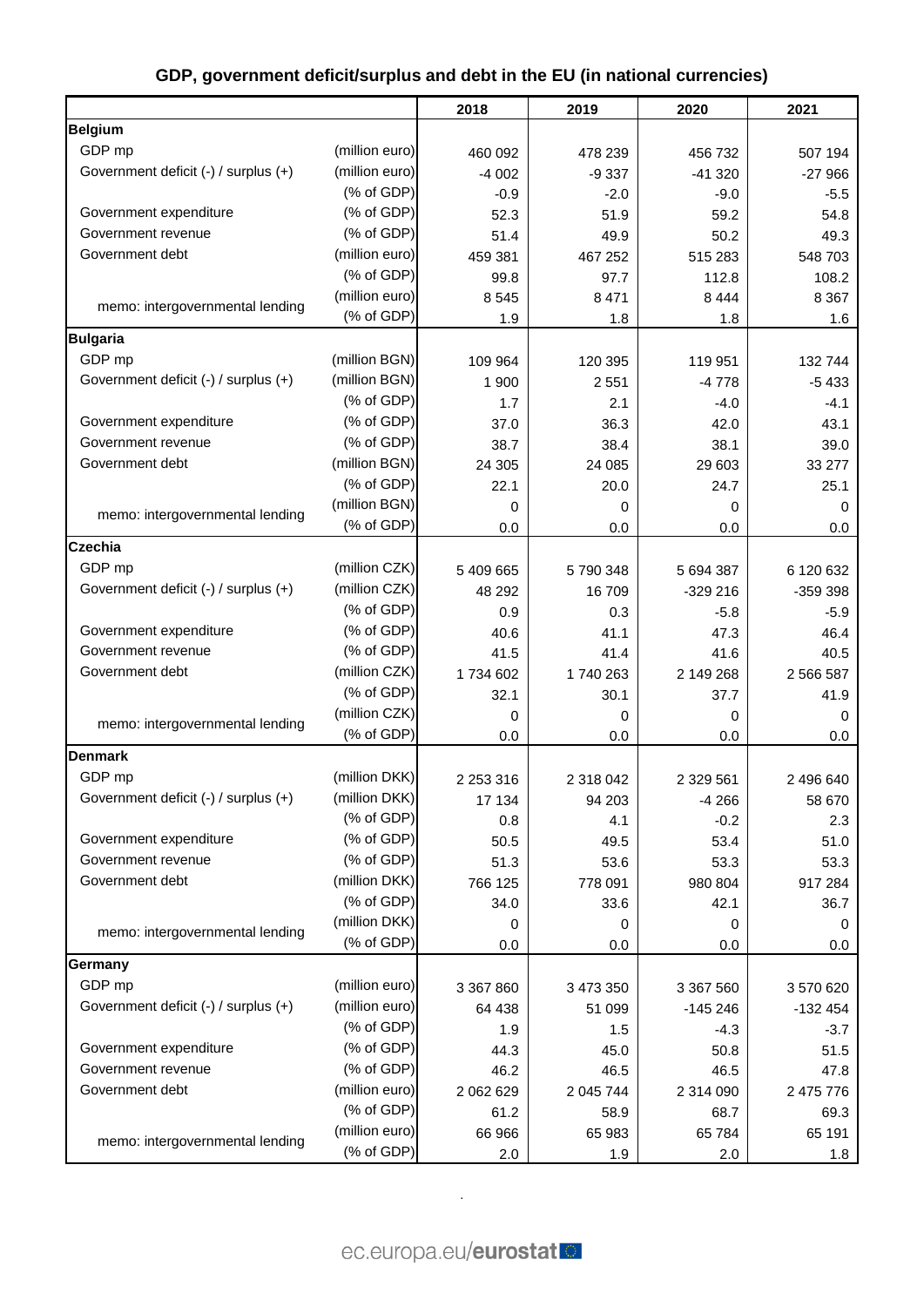|                                      |                | 2018      | 2019      | 2020      | 2021      |
|--------------------------------------|----------------|-----------|-----------|-----------|-----------|
| <b>Estonia</b>                       |                |           |           |           |           |
| GDP mp                               | (million euro) | 25 818    | 27 732    | 26 835    | 30 660    |
| Government deficit (-) / surplus (+) | (million euro) | $-144$    | 34        | $-1502$   | $-721$    |
|                                      | (% of GDP)     | $-0.6$    | 0.1       | $-5.6$    | $-2.4$    |
| Government expenditure               | (% of GDP)     | 39.4      | 39.4      | 45.9      | 42.3      |
| Government revenue                   | (% of GDP)     | 38.9      | 39.6      | 40.3      | 40.0      |
| Government debt                      | (million euro) | 2 1 2 7   | 2 3 7 3   | 5 0 9 8   | 5 5 3 5   |
|                                      | (% of GDP)     | 8.2       | 8.6       | 19.0      | 18.1      |
|                                      | (million euro) | 455       | 452       | 452       | 452       |
| memo: intergovernmental lending      | (% of GDP)     | 1.8       | 1.6       | 1.7       | 1.5       |
| <b>Ireland</b>                       |                |           |           |           |           |
| GDP mp                               | (million euro) | 326 043   | 356 526   | 372 869   | 421 529   |
| Government deficit (-) / surplus (+) | (million euro) | 471       | 1 7 2 4   | $-19130$  | $-8111$   |
|                                      | (% of GDP)     | 0.1       | 0.5       | $-5.1$    | $-1.9$    |
| Government expenditure               | (% of GDP)     | 25.3      | 24.2      | 27.3      | 24.9      |
| Government revenue                   | (% of GDP)     | 25.5      | 24.7      | 22.2      | 23.0      |
| Government debt                      | (million euro) | 205 851   | 203 986   | 217879    | 235 851   |
|                                      | (% of GDP)     | 63.1      | 57.2      | 58.4      | 56.0      |
|                                      | (million euro) | 347       | 347       | 336       | 318       |
| memo: intergovernmental lending      | (% of GDP)     | 0.1       | 0.1       | 0.1       | 0.1       |
| <b>Greece</b>                        |                |           |           |           |           |
| GDP mp                               | (million euro) | 179 558   | 183 250   | 165 326   | 182 830   |
| Government deficit (-) / surplus (+) | (million euro) | 1674      | 2 104     | $-16786$  | $-13589$  |
|                                      | (% of GDP)     | 0.9       | 1.1       | $-10.2$   | $-7.4$    |
| Government expenditure               | (% of GDP)     | 48.5      | 47.9      | 59.9      | 56.9      |
| Government revenue                   | (% of GDP)     | 49.5      | 49.0      | 49.8      | 49.4      |
| Government debt                      | (million euro) | 334 721   | 331 092   | 341 133   | 353 389   |
|                                      | (% of GDP)     | 186.4     | 180.7     | 206.3     | 193.3     |
| memo: intergovernmental lending      | (million euro) | 0         | 0         | 0         | 0         |
|                                      | (% of GDP)     | 0.0       | 0.0       | 0.0       | 0.0       |
| <b>Spain</b>                         |                |           |           |           |           |
| GDP mp                               | (million euro) | 1 203 259 | 1 244 375 | 1 121 948 | 1 205 063 |
| Government deficit (-) / surplus (+) | (million euro) | $-31224$  | $-38116$  | $-115200$ | $-82819$  |
|                                      | (% of GDP)     | $-2.6$    | $-3.1$    | $-10.3$   | $-6.9$    |
| Government expenditure               | (% of GDP)     | 41.8      | 42.3      | 51.8      | 50.6      |
| Government revenue                   | (% of GDP)     | 39.2      | 39.3      | 41.5      | 43.7      |
| Government debt                      | (million euro) | 1 208 860 | 1 223 354 | 1 345 783 | 1 427 235 |
|                                      | (% of GDP)     | 100.5     | 98.3      | 120.0     | 118.4     |
| memo: intergovernmental lending      | (million euro) | 29 181    | 28 9 26   | 28 8 39   | 28 579    |
|                                      | (% of GDP)     | 2.4       | 2.3       | 2.6       | 2.4       |
| <b>France</b>                        |                |           |           |           |           |
| GDP mp                               | (million euro) | 2 363 306 | 2 437 635 | 2 310 469 | 2 491 778 |
| Government deficit (-) / surplus (+) | (million euro) | -54 095   | $-74705$  | $-205533$ | $-160908$ |
|                                      | (% of GDP)     | $-2.3$    | $-3.1$    | $-8.9$    | $-6.5$    |
| Government expenditure               | (% of GDP)     | 55.6      | 55.4      | 61.4      | 59.2      |
| Government revenue                   | (% of GDP)     | 53.4      | 52.3      | 52.5      | 52.8      |
| Government debt                      | (million euro) | 2 310 877 | 2 374 942 | 2 648 147 | 2 813 087 |
|                                      | (% of GDP)     | 97.8      | 97.4      | 114.6     | 112.9     |
| memo: intergovernmental lending      | (million euro) | 49 976    | 49 539    | 49 389    | 48 945    |
|                                      | (% of GDP)     | 2.1       | 2.0       | 2.1       | 2.0       |

# **GDP, government deficit/surplus and debt in the EU (in national currencies)**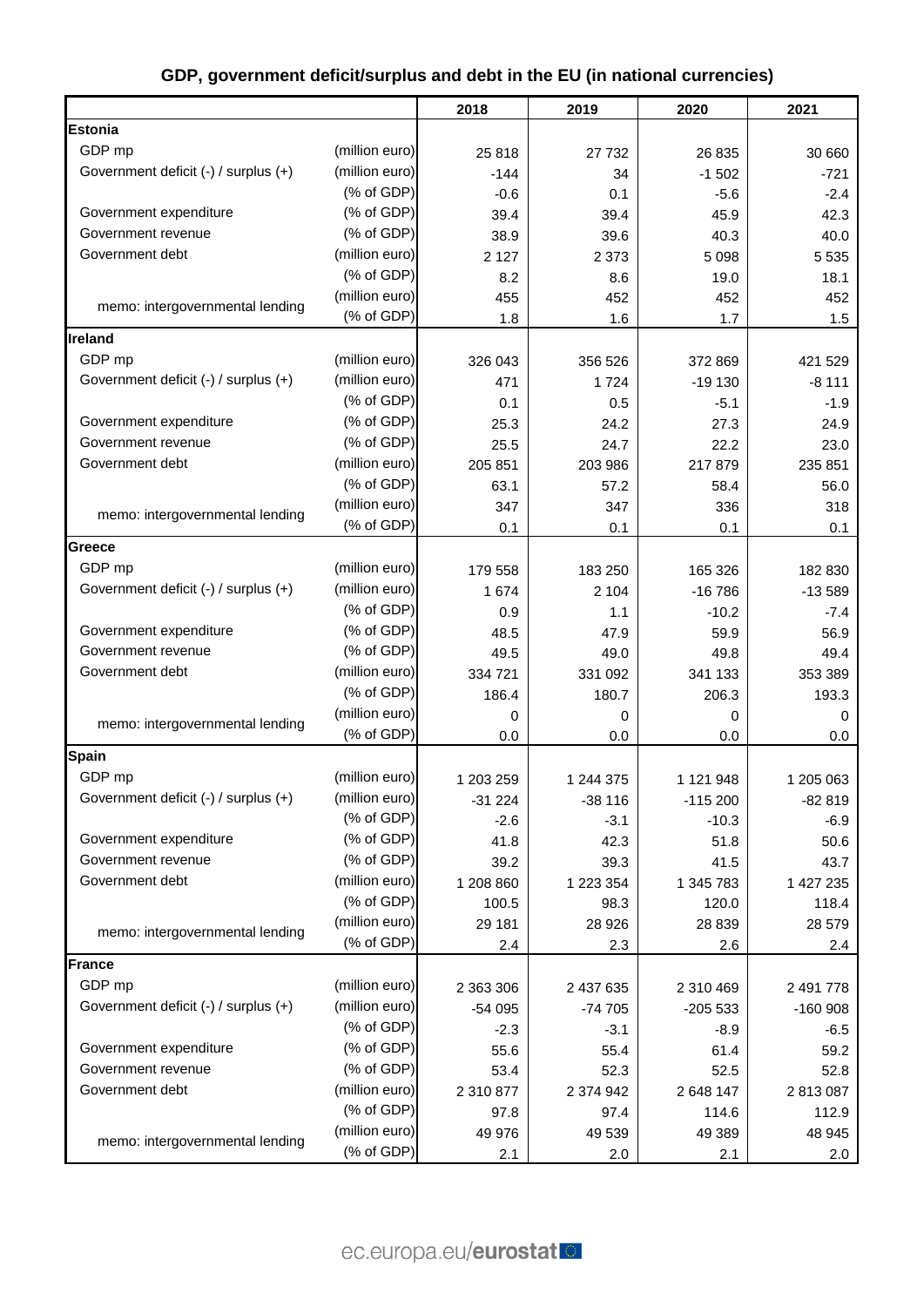|  | GDP, government deficit/surplus and debt in the EU (in national currencies) |  |  |
|--|-----------------------------------------------------------------------------|--|--|
|  |                                                                             |  |  |

|                                      |                | 2018      | 2019      | 2020      | 2021      |
|--------------------------------------|----------------|-----------|-----------|-----------|-----------|
| Croatia                              |                |           |           |           |           |
| GDP mp                               | (million HRK)  | 390 856   | 412 228   | 378 341   | 430 621   |
| Government deficit (-) / surplus (+) | (million HRK)  | $-116$    | 969       | $-27710$  | $-12438$  |
|                                      | (% of GDP)     | 0.0       | 0.2       | $-7.3$    | $-2.9$    |
| Government expenditure               | (% of GDP)     | 45.5      | 46.1      | 54.5      | 49.2      |
| Government revenue                   | (% of GDP)     | 45.5      | 46.3      | 47.2      | 46.4      |
| Government debt                      | (million HRK)  | 286 597   | 293 222   | 330 438   | 343 609   |
|                                      | (% of GDP)     | 73.3      | 71.1      | 87.3      | 79.8      |
|                                      | (million HRK)  | 0         | 0         | 0         | 0         |
| memo: intergovernmental lending      | (% of GDP)     | 0.0       | 0.0       | 0.0       | 0.0       |
| Italy                                |                |           |           |           |           |
| GDP mp                               | (million euro) | 1 771 391 | 1796634   | 1 656 961 | 1775436   |
| Government deficit (-) / surplus (+) | (million euro) | $-38726$  | $-27671$  | $-159022$ | $-128327$ |
|                                      | (% of GDP)     | $-2.2$    | $-1.5$    | $-9.6$    | $-7.2$    |
| Government expenditure               | (% of GDP)     | 48.4      | 48.5      | 57.0      | 55.5      |
| Government revenue                   | (% of GDP)     | 46.2      | 46.9      | 47.4      | 48.3      |
| Government debt                      | (million euro) | 2 381 509 | 2 410 004 | 2 572 727 | 2 677 910 |
|                                      | (% of GDP)     | 134.4     | 134.1     | 155.3     | 150.8     |
|                                      | (million euro) | 43 901    | 43 516    | 43 385    | 42 994    |
| memo: intergovernmental lending      | (% of GDP)     | 2.5       | 2.4       | 2.6       | 2.4       |
| <b>Cyprus</b>                        |                |           |           |           |           |
| GDP mp                               | (million euro) | 21 613    | 23 010    | 21 618    | 23 4 37   |
| Government deficit (-) / surplus (+) | (million euro) | $-785$    | 294       | $-1245$   | $-389$    |
|                                      | (% of GDP)     | $-3.6$    | 1.3       | $-5.8$    | $-1.7$    |
| Government expenditure               | (% of GDP)     | 42.7      | 38.4      | 45.1      | 44.1      |
| Government revenue                   | (% of GDP)     | 39.1      | 39.7      | 39.3      | 42.4      |
| Government debt                      | (million euro) | 21 25 6   | 20 958    | 24 852    | 24 271    |
|                                      | (% of GDP)     | 98.4      | 91.1      | 115.0     | 103.6     |
|                                      | (million euro) | 339       | 334       | 333       | 329       |
| memo: intergovernmental lending      | (% of GDP)     | 1.6       | 1.5       | 1.5       | 1.4       |
| Latvia                               |                |           |           |           |           |
| GDP mp                               | (million euro) | 29 154    | 30 647    | 29 457    | 32 923    |
| Government deficit (-) / surplus (+) | (million euro) | $-245$    | $-174$    | $-1317$   | $-2416$   |
|                                      | (% of GDP)     | $-0.8$    | $-0.6$    | $-4.5$    | $-7.3$    |
| Government expenditure               | (% of GDP)     | 39.4      | 38.2      | 43.3      | 44.9      |
| Government revenue                   | (% of GDP)     | 38.5      | 37.6      | 38.8      | 37.6      |
| Government debt                      | (million euro) | 10816     | 11 247    | 12754     | 14740     |
|                                      | (% of GDP)     | 37.1      | 36.7      | 43.3      | 44.8      |
|                                      | (million euro) | 0         | 0         | 0         | 0         |
| memo: intergovernmental lending      | (% of GDP)     | 0.0       | 0.0       | 0.0       | 0.0       |
| Lithuania                            |                |           |           |           |           |
| GDP mp                               | (million euro) | 45 515    | 48 860    | 49 507    | 55 383    |
| Government deficit (-) / surplus (+) | (million euro) | 245       | 231       | $-3605$   | $-555$    |
|                                      | (% of GDP)     | 0.5       | 0.5       | $-7.3$    | $-1.0$    |
| Government expenditure               | (% of GDP)     | 34.0      | 34.8      | 42.9      | 38.7      |
| Government revenue                   | (% of GDP)     | 34.5      | 35.2      | 35.7      | 37.7      |
| Government debt                      | (million euro) | 15 3 22   | 17 526    | 23 062    | 24 5 35   |
|                                      | (% of GDP)     | 33.7      | 35.9      | 46.6      | 44.3      |
|                                      | (million euro) | 0         | 0         | 0         | 0         |
| memo: intergovernmental lending      | (% of GDP)     | 0.0       | 0.0       | 0.0       | 0.0       |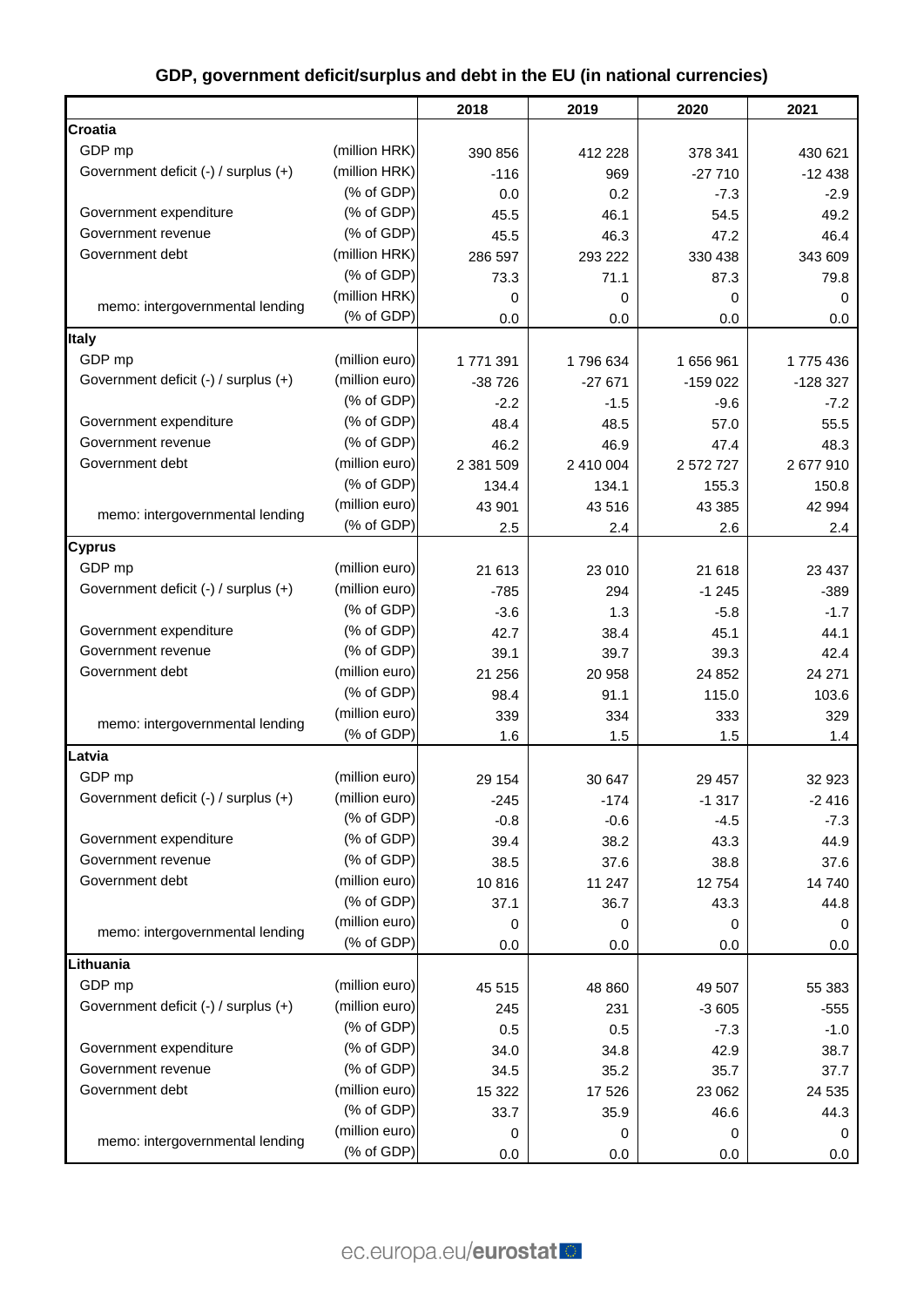|                                      |                              | 2018       | 2019       | 2020       | 2021       |
|--------------------------------------|------------------------------|------------|------------|------------|------------|
| Luxembourg                           |                              |            |            |            |            |
| GDP mp                               | (million euro)               | 60 362     | 62 704     | 64 221     | 73 313     |
| Government deficit (-) / surplus (+) | (million euro)               | 1803       | 1 4 4 2    | $-2196$    | 650        |
|                                      | (% of GDP)                   | 3.0        | 2.3        | $-3.4$     | 0.9        |
| Government expenditure               | (% of GDP)                   | 42.1       | 42.9       | 47.2       | 42.3       |
| Government revenue                   | (% of GDP)                   | 45.1       | 45.2       | 43.7       | 43.2       |
| Government debt                      | (million euro)               | 12 583     | 13 978     | 15 8 95    | 17856      |
|                                      | (% of GDP)                   | 20.8       | 22.3       | 24.8       | 24.4       |
|                                      | (million euro)               | 653        | 647        | 645        | 640        |
| memo: intergovernmental lending      | (% of GDP)                   | 1.1        | 1.0        | 1.0        | 0.9        |
| <b>Hungary</b>                       |                              |            |            |            |            |
| GDP mp                               | (million HUF)                | 43 392 436 | 47 530 610 | 48 276 363 | 55 256 668 |
| Government deficit (-) / surplus (+) | (million HUF)                | $-916478$  | $-991504$  | -3 760 652 | -3 742 994 |
|                                      | (% of GDP)                   | $-2.1$     | $-2.1$     | $-7.8$     | $-6.8$     |
| Government expenditure               | (% of GDP)                   | 46.1       | 46.0       | 51.2       | 47.9       |
| Government revenue                   | (% of GDP)                   | 44.0       | 43.9       | 43.4       | 41.1       |
| Government debt                      | (million HUF)                | 29 970 681 | 31 129 781 | 38 408 888 | 42 414 240 |
|                                      | (% of GDP)                   | 69.1       | 65.5       | 79.6       | 76.8       |
| memo: intergovernmental lending      | (million HUF)                | 0          | 0          | 0          | $\Omega$   |
|                                      | (% of GDP)                   | 0.0        | 0.0        | 0.0        | 0.0        |
| <b>Malta</b>                         |                              |            |            |            |            |
| GDP mp                               | (million euro)               | 12 957     | 14 042     | 13 060     | 14 5 34    |
| Government deficit (-) / surplus (+) | (million euro)               | 268        | 82         | $-1238$    | $-1162$    |
|                                      | (% of GDP)                   | 2.1        | 0.6        | $-9.5$     | $-8.0$     |
| Government expenditure               | (% of GDP)                   | 35.8       | 36.1       | 46.3       | 45.5       |
| Government revenue                   | (% of GDP)                   | 37.9       | 36.7       | 36.9       | 37.5       |
| Government debt                      | (million euro)               | 5 6 6 2    | 5720       | 6979       | 8 2 8 4    |
|                                      | (% of GDP)                   | 43.7       | 40.7       | 53.4       | 57.0       |
| memo: intergovernmental lending      | (million euro)               | 222        | 220        | 219        | 217        |
|                                      | (% of GDP)                   | 1.7        | 1.6        | 1.7        | 1.5        |
| <b>Netherlands</b>                   |                              |            |            |            |            |
| GDP mp                               | (million euro)               | 773 987    | 813 055    | 800 095    | 860 719    |
| Government deficit (-) / surplus (+) | (million euro)               | 11 064     | 13 994     | $-29586$   | $-21888$   |
|                                      | (% of GDP)                   | 1.4        | 1.7        | $-3.7$     | $-2.5$     |
| Government expenditure               | (% of GDP)                   | 42.2       | 42.0       | 47.6       | 46.3       |
| Government revenue                   | (% of GDP)                   | 43.7       | 43.7       | 43.9       | 43.8       |
| Government debt                      | (million euro)               | 405 727    | 394 569    | 434 795    | 448 110    |
|                                      | (% of GDP)                   | 52.4       | 48.5       | 54.3       | 52.1       |
| memo: intergovernmental lending      | (million euro)               | 14 015     | 14 067     | 13 850     | 13726      |
|                                      | (% of GDP)                   | 1.8        | 1.7        | 1.7        | 1.6        |
| <b>Austria</b>                       |                              |            |            |            |            |
| GDP mp                               | (million euro)               | 385 424    | 397 519    | 379 321    | 403 370    |
| Government deficit (-) / surplus (+) | (million euro)               | 656        | 2 4 2 6    | $-30517$   | $-23870$   |
|                                      | (% of GDP)                   | 0.2        | 0.6        | $-8.0$     | $-5.9$     |
| Government expenditure               | (% of GDP)                   | 48.7       | 48.6       | 57.0       | 55.9       |
| Government revenue                   | (% of GDP)                   | 48.9       | 49.2       | 49.0       | 50.0       |
| Government debt                      | (million euro)               | 285 422    | 280 559    | 315 999    | 334 084    |
|                                      | (% of GDP)                   | 74.1       | 70.6       | 83.3       | 82.8       |
| memo: intergovernmental lending      | (million euro)<br>(% of GDP) | 6823       | 6764       | 6743       | 6683       |
|                                      |                              | 1.8        | 1.7        | 1.8        | 1.7        |

# **GDP, government deficit/surplus and debt in the EU (in national currencies)**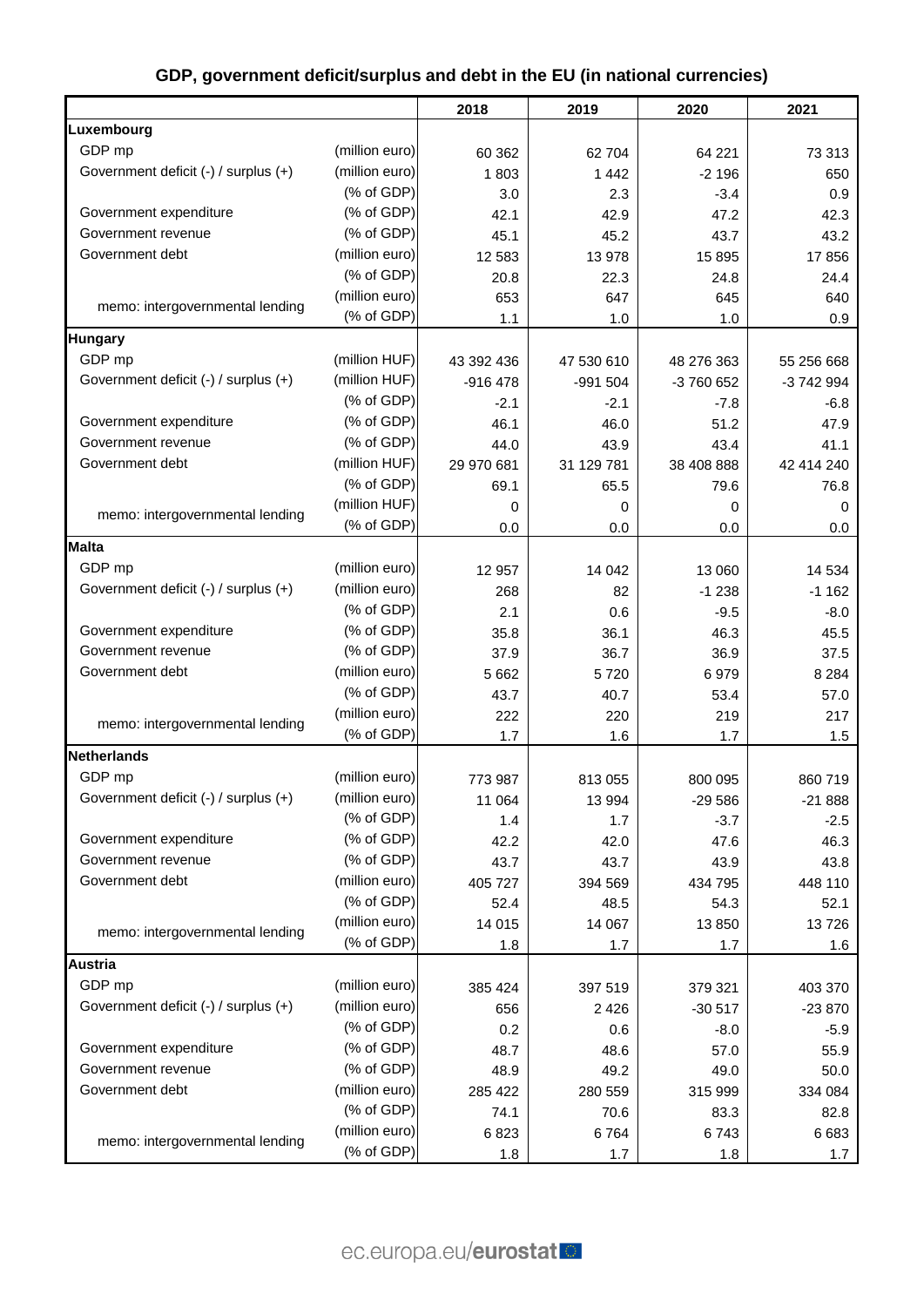| GDP, government deficit/surplus and debt in the EU (in national currencies) |
|-----------------------------------------------------------------------------|
|-----------------------------------------------------------------------------|

|                                              |                                                | 2018           | 2019          | 2020           | 2021      |
|----------------------------------------------|------------------------------------------------|----------------|---------------|----------------|-----------|
| Poland                                       |                                                |                |               |                |           |
| GDP mp                                       | (million PLN)                                  | 2 121 555      | 2 2 9 3 1 9 9 | 2 338 996      | 2 622 184 |
| Government deficit (-) / surplus (+)         | (million PLN)                                  | $-5193$        | $-16901$      | $-161675$      | $-49008$  |
|                                              | $(% \mathcal{L}_{0})$ (% of GDP)               |                |               |                |           |
| Government expenditure                       | $(% \mathcal{L}_{0})$ (% of GDP)               | $-0.2$<br>41.5 | $-0.7$        | $-6.9$<br>48.2 | $-1.9$    |
| Government revenue                           | (% of GDP)                                     |                | 41.8          |                | 44.2      |
| Government debt                              | (million PLN)                                  | 41.3           | 41.0          | 41.3           | 42.3      |
|                                              | (% of GDP)                                     | 1 035 717      | 1 045 865     | 1 336 558      | 1 410 494 |
|                                              | (million PLN)                                  | 48.8           | 45.6          | 57.1           | 53.8      |
| memo: intergovernmental lending              | (% of GDP)                                     | 0              | 0             | 0              | 0         |
| Portugal                                     |                                                | 0.0            | 0.0           | 0.0            | 0.0       |
| GDP mp                                       | (million euro)                                 |                |               |                |           |
|                                              | (million euro)                                 | 205 184        | 214 375       | 200 088        | 211 278   |
| Government deficit (-) / surplus (+)         |                                                | $-716$         | 247           | $-11684$       | $-5977$   |
|                                              | $(% \mathcal{L}_{0})$ (% of GDP)<br>(% of GDP) | $-0.3$         | 0.1           | $-5.8$         | $-2.8$    |
| Government expenditure<br>Government revenue |                                                | 43.2           | 42.5          | 49.3           | 48.1      |
| Government debt                              | (% of GDP)                                     | 42.9           | 42.6          | 43.5           | 45.3      |
|                                              | (million euro)                                 | 249 260        | 249 977       | 270 481        | 269 232   |
|                                              | (% of GDP)                                     | 121.5          | 116.6         | 135.2          | 127.4     |
| memo: intergovernmental lending              | (million euro)                                 | 1 1 1 9        | 1 1 1 9       | 1 1 0 1        | 1 0 5 4   |
|                                              | (% of GDP)                                     | 0.5            | 0.5           | 0.6            | 0.5       |
| Romania                                      |                                                |                |               |                |           |
| GDP mp                                       | (million RON)                                  | 951 729        | 1 058 973     | 1 058 926      | 1 181 918 |
| Government deficit (-) / surplus (+)         | (million RON)                                  | $-27034$       | $-46060$      | -98 576        | $-83975$  |
|                                              | (% of GDP)                                     | $-2.8$         | $-4.3$        | $-9.3$         | $-7.1$    |
| Government expenditure                       | (% of GDP)                                     | 34.8           | 36.2          | 42.0           | 39.9      |
| Government revenue                           | (% of GDP)                                     | 32.0           | 31.9          | 32.7           | 32.8      |
| Government debt                              | (million RON)                                  | 330 519        | 373 497       | 499 868        | 577 143   |
|                                              | (% of GDP)                                     | 34.7           | 35.3          | 47.2           | 48.8      |
| memo: intergovernmental lending              | (million RON)                                  | 0              | 0             | 0              | 0         |
|                                              | (% of GDP)                                     | 0.0            | 0.0           | 0.0            | 0.0       |
| Slovenia                                     |                                                |                |               |                |           |
| GDP mp                                       | (million euro)                                 | 45 864         | 48 397        | 46 918         | 52 020    |
| Government deficit (-) / surplus (+)         | (million euro)                                 | 341            | 204           | $-3666$        | $-2705$   |
|                                              | (% of GDP)                                     | 0.7            | 0.4           | $-7.8$         | $-5.2$    |
| Government expenditure                       | (% of GDP)                                     | 43.5           | 43.3          | 51.3           | 49.1      |
| Government revenue                           | (% of GDP)                                     | 44.2           | 43.8          | 43.5           | 43.9      |
| Government debt                              | (million euro)                                 | 32 245         | 31 751        | 37 4 23        | 38 858    |
|                                              | (% of GDP)                                     | 70.3           | 65.6          | 79.8           | 74.7      |
| memo: intergovernmental lending              | (million euro)                                 | 1 1 5 5        | 1 1 4 5       | 1 1 4 2        | 1 1 3 1   |
|                                              | (% of GDP)                                     | 2.5            | 2.4           | 2.4            | 2.2       |
| Slovakia                                     |                                                |                |               |                |           |
| GDP mp                                       | (million euro)                                 | 89 430         | 94 048        | 92 079         | 97 123    |
| Government deficit (-) / surplus (+)         | (million euro)                                 | $-905$         | $-1219$       | $-5035$        | $-5973$   |
|                                              | (% of GDP)                                     | $-1.0$         | $-1.3$        | $-5.5$         | $-6.2$    |
| Government expenditure                       | (% of GDP)                                     | 39.8           | 40.7          | 45.3           | 46.8      |
| Government revenue                           | (% of GDP)                                     | 38.8           | 39.4          | 39.9           | 40.7      |
| Government debt                              | (million euro)                                 | 44 384         | 45 277        | 55 012         | 61 259    |
|                                              | (% of GDP)                                     | 49.6           | 48.1          | 59.7           | 63.1      |
| memo: intergovernmental lending              | (million euro)                                 | 1881           | 1859          | 1859           | 1859      |
|                                              | (% of GDP)                                     | 2.1            | 2.0           | 2.0            | 1.9       |